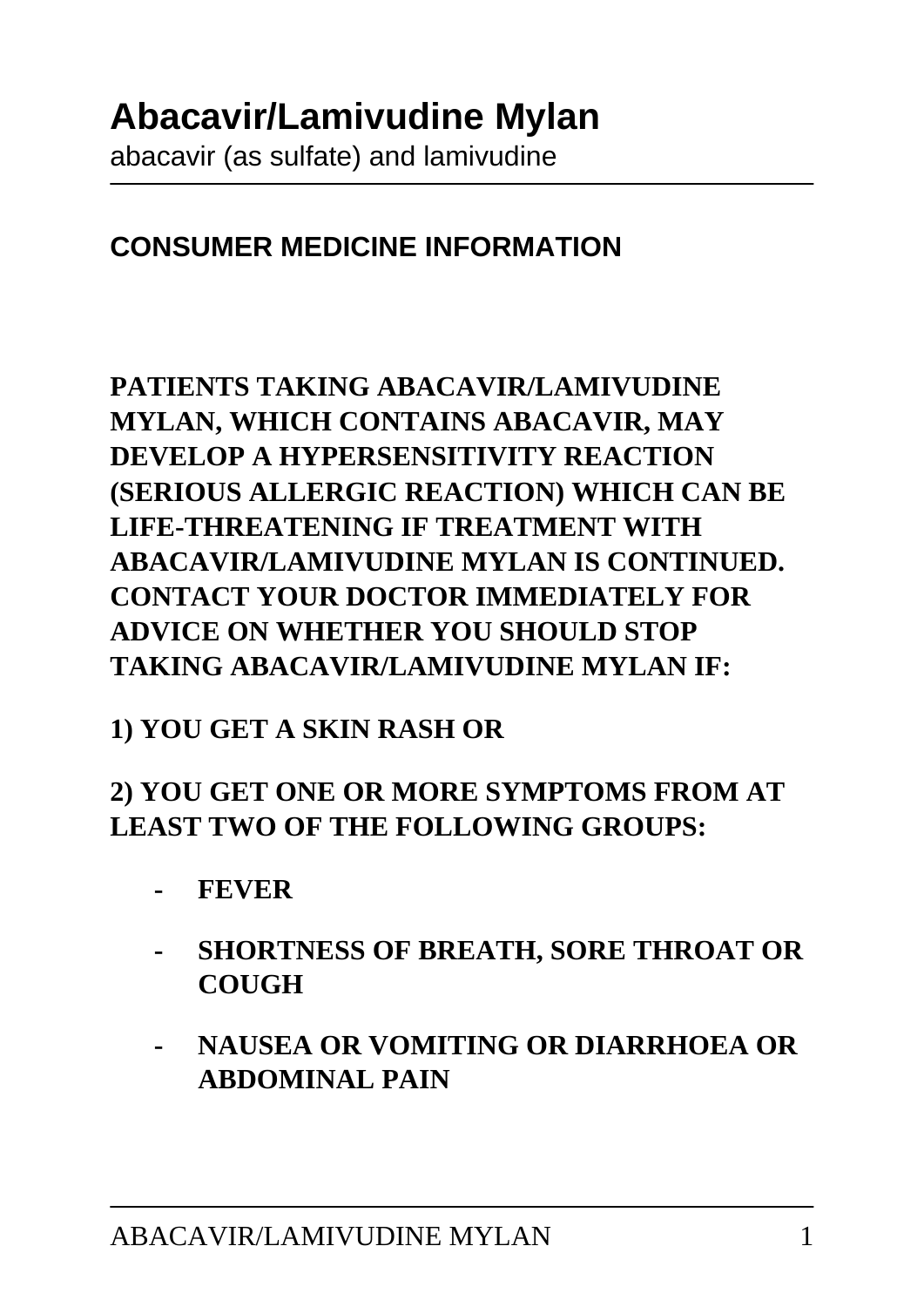#### **- SEVERE TIREDNESS OR ACHINESS OR GENERALLY ILL FEELING**

**IF YOU HAVE HAD A HYPERSENSITIVITY (ALLERGIC) REACTION TO ABACAVIR/ LAMIVUDINE MYLAN TABLETS, NEVER TAKE ABACAVIR/LAMIVUDINE MYLAN, OR ANY OTHER MEDICINAL PRODUCT CONTAINING ABACAVIR AGAIN AS YOU MAY DEVELOP A LIFE THREATENING REACTION WHICH CAN BE FATAL.**

**THERE IS AN ALERT CARD INCLUDED IN THE ABACAVIR/LAMIVUDINE MYLAN PACK, TO REMIND YOU AND MEDICAL STAFF ABOUT ABACAVIR HYPERSENSITIVITY. THIS CARD SHOULD BE REMOVED FROM THE PACK AND KEPT WITH YOU AT ALL TIMES. SEE MORE DETAILS UNDER BEFORE YOU TAKE ABACAVIR/ LAMIVUDINE MYLAN.**

### **What is in this leaflet**

Please read this leaflet carefully before you start ABACAVIR/ LAMIVUDINE MYLAN tablets.

This leaflet answers some common questions about ABACAVIR/LAMIVUDINE MYLAN tablets. It does not contain all of the available information.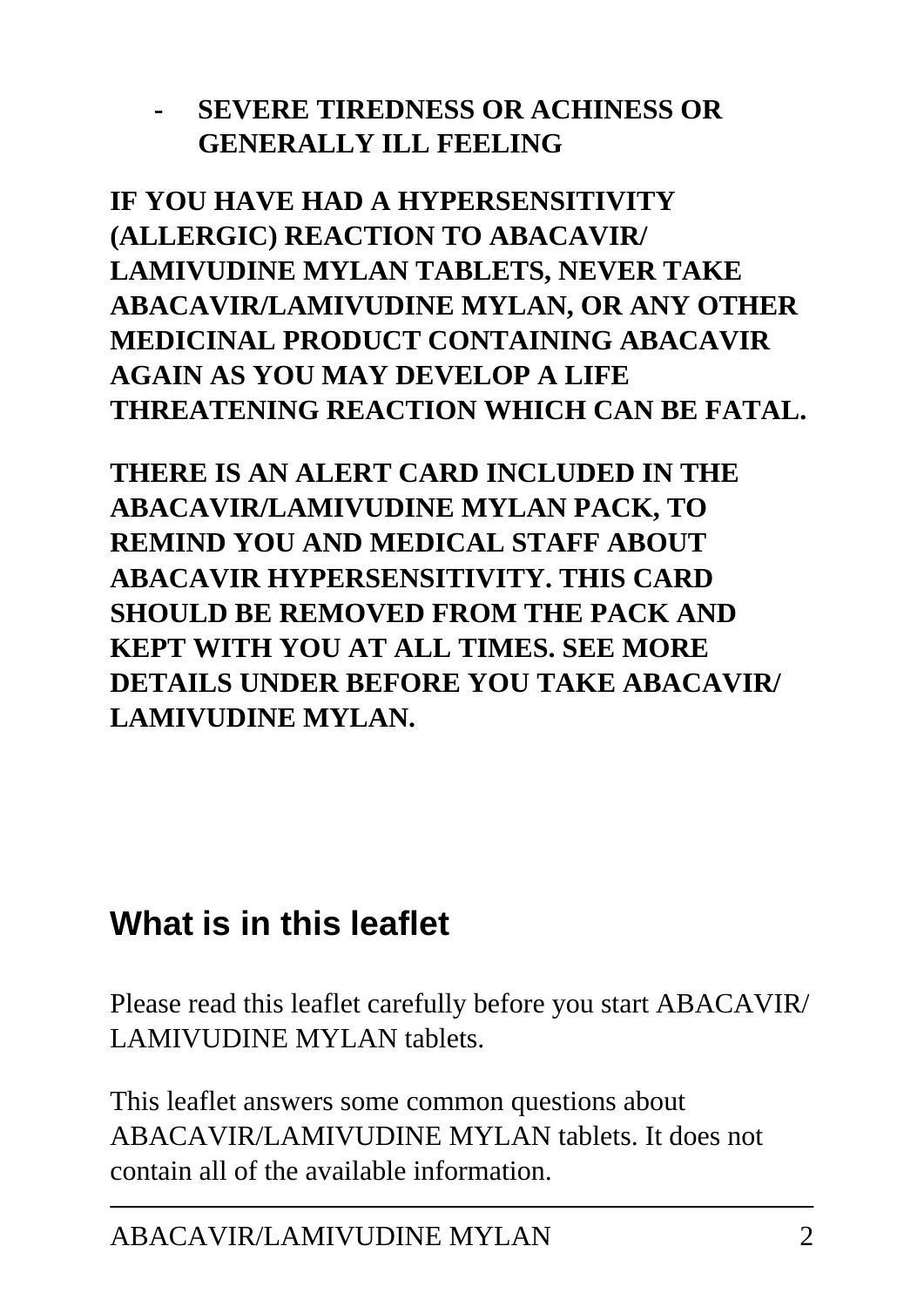It does not take the place of talking to your doctor or pharmacist (also known as a chemist).

All medicines have benefits and risks. Your doctor has weighed the expected benefits of you taking ABACAVIR/ LAMIVUDINE MYLAN tablets against the risks this medicine could have for you.

### **If you have any concerns about taking this medicine, ask your doctor or pharmacist.**

**Keep this leaflet with the tablets.**

You may need to read it again.

# **What ABACAVIR/ LAMIVUDINE MYLAN tablets are used for**

ABACAVIR/LAMIVUDINE MYLAN tablets contain abacavir and lamivudine which belong to a group of medicines called antiretrovirals.

These are also available as separate medicinal products.

ABACAVIR/LAMIVUDINE MYLAN tablets are used together with other antiretrovirals to slow down the progression of human immunodeficiency virus (HIV) infection, which can lead to Acquired Immune Deficiency Syndrome (AIDS) and other related illnesses (e.g. AIDSrelated Complex or ARC).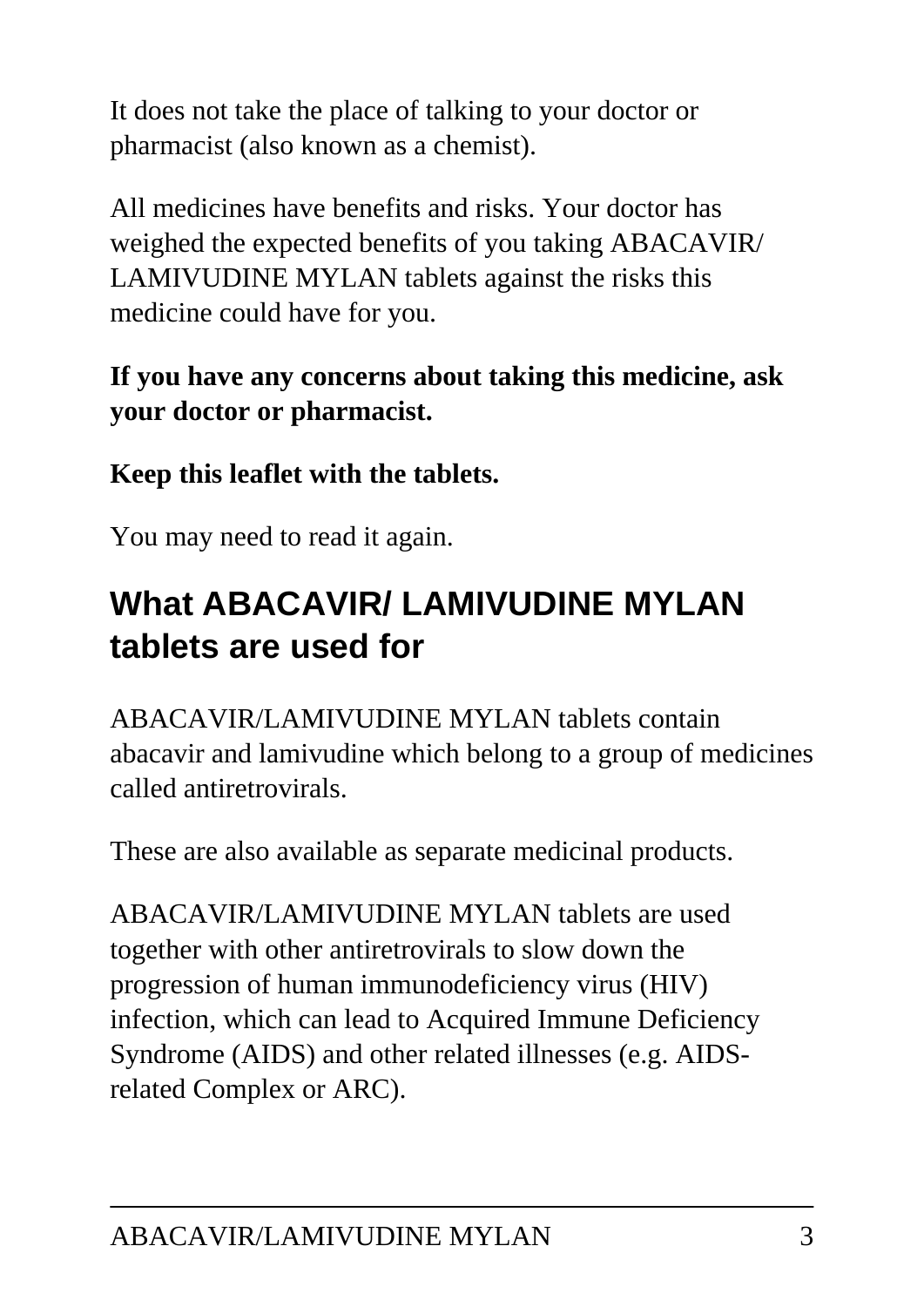ABACAVIR/LAMIVUDINE MYLAN tablets do not cure AIDS or kill the HIV virus, but delays further damage to the immune system by stopping production of new viruses.

You can still pass on HIV when taking this medicine, although the risk is lowered by effective antiretroviral therapy. You will still be able to pass on the HIV virus by sexual activity or by contamination with infected blood. You should still use proper precautions to prevent this.

While taking ABACAVIR/LAMIVUDINE MYLAN tablets and/or any other therapy for HIV disease, you may continue to develop other infections and other complications of HIV infection. You should keep in regular contact with the doctor who is looking after you.

ABACAVIR/LAMIVUDINE MYLAN tablets are not addictive.

# **Before you take ABACAVIR/ LAMIVUDINE MYLAN tablets**

### **Do not take if:**

You must not take ABACAVIR/LAMIVUDINE MYLAN tablets if:

- **you have ever had an allergic reaction to abacavir**
- **you are allergic to the active ingredient lamivudine or any of the other ingredients listed toward the end of this leaflet.**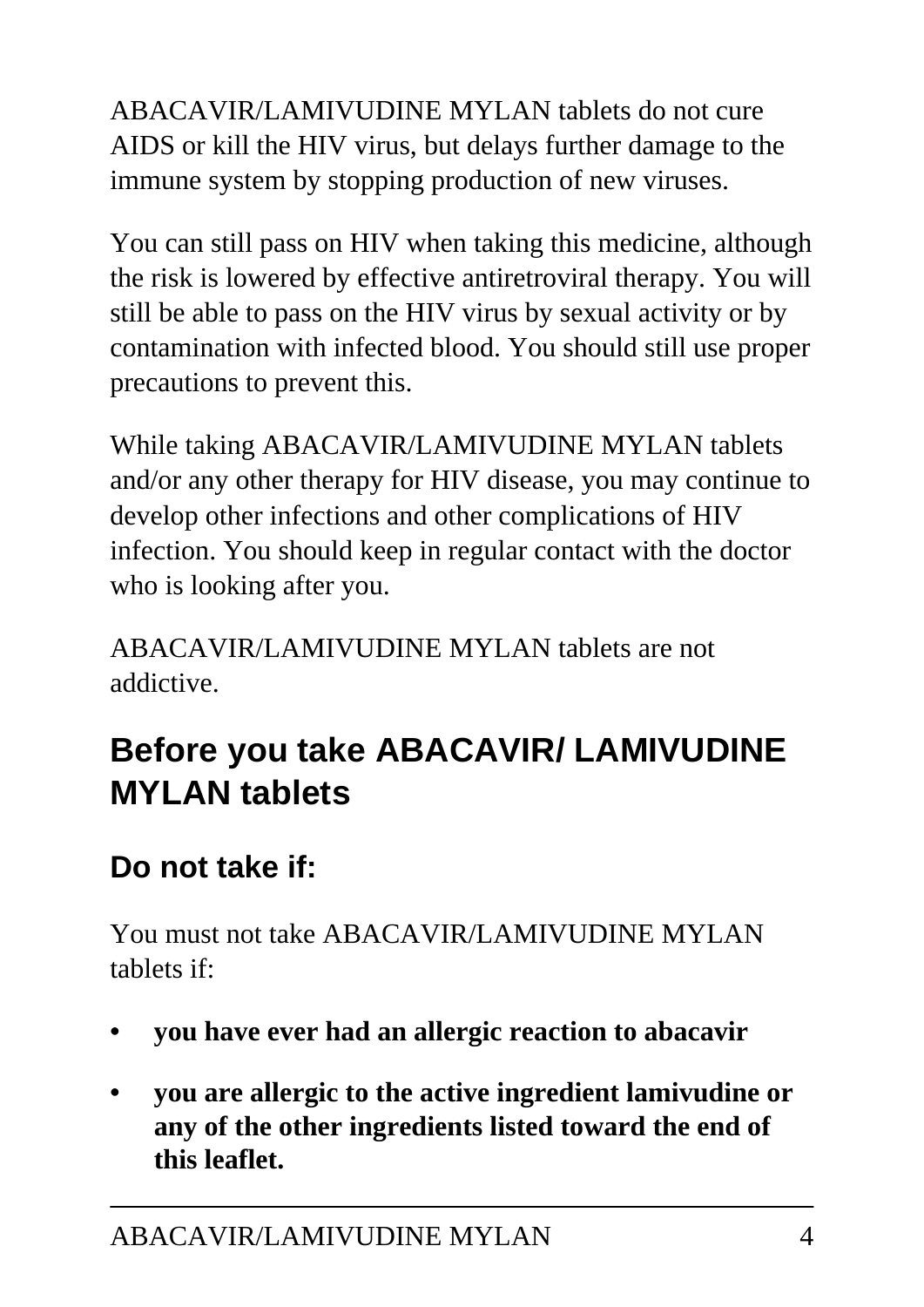• you have a serious liver disease ABACAVIR/ LAMIVUDINE MYLAN may not be suitable for you.

# **Special Warning**

**ABACAVIR/LAMIVUDINE MYLAN contains abacavir. Abacavir can cause a serious allergic reaction known as a hypersensitivity reaction, which can be life-threatening if treatment with abacavir containing products is not stopped.**

**Research has found that people with a gene called HLA-B (type 5701) are more likely to have a hypersensitivity reaction to abacavir. However, even if you do not have this gene type it is still possible for you to get this reaction. If you know you have this gene type, be sure to tell your doctor before you take abacavir.**

**The most common symptoms of this reaction include high temperature (fever) and a skin rash. Other most frequently seen symptoms include nausea, vomiting, diarrhoea or abdominal pain; severe tiredness or body aches or generally feeling ill; headache; shortness of breath, sore throat or cough. If you develop any of these symptoms call your doctor IMMEDIATELY WHO WILL ADVISE YOU WHETHER YOU SHOULD STOP TAKING ABACAVIR/LAMIVUDINE MYLAN tablets. If your doctor is not available you must urgently seek other medical advice (e.g. the Accident and Emergency unit of the nearest hospital) before taking the next dose.**

**Other symptoms may include joint or muscle pain, swelling of the neck or itchy skin. Occasionally**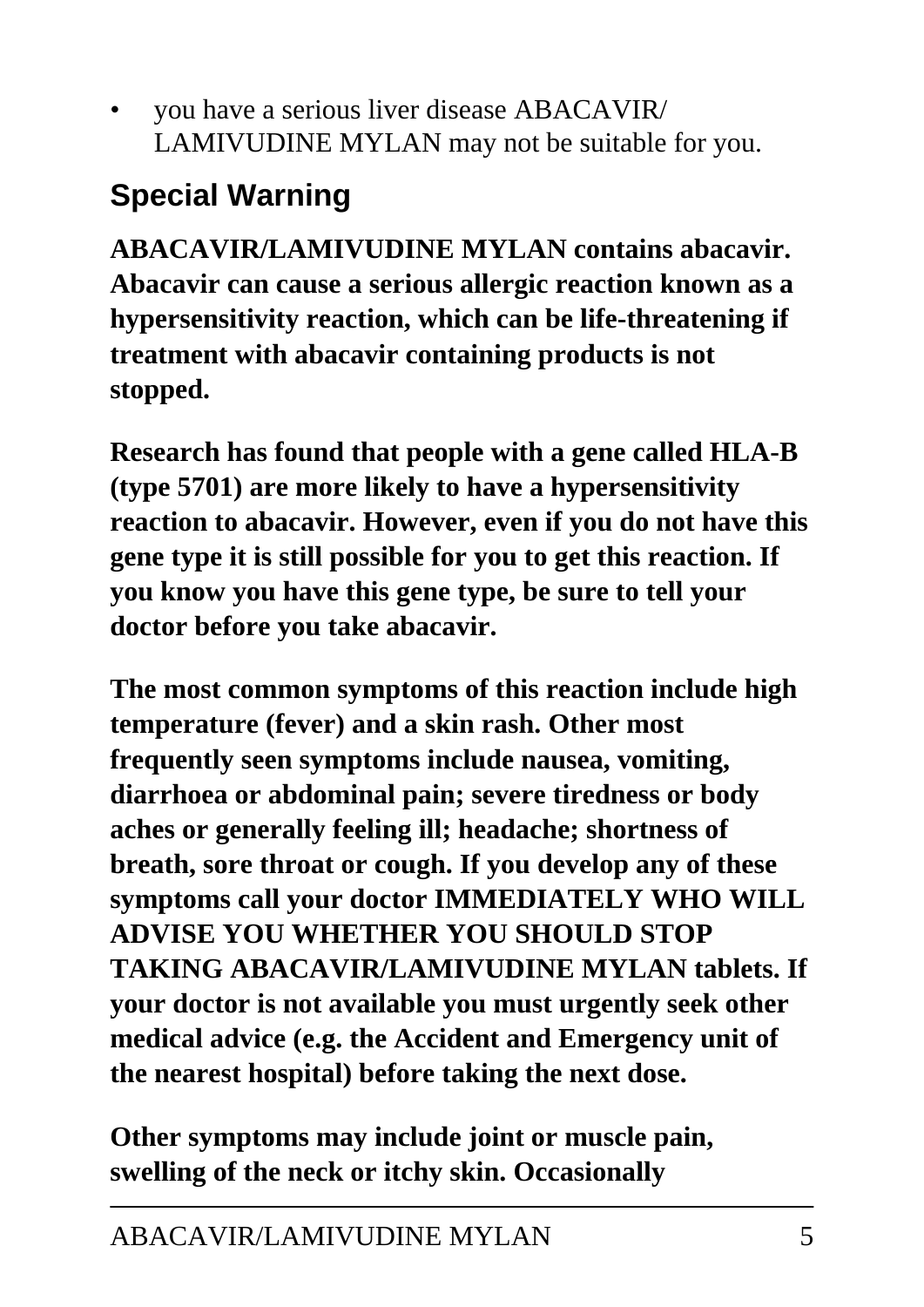**inflammation of the eye (conjunctivitis), ulcers in the mouth, tingling or numbness of the hands or feet or low blood pressure may occur. The symptoms of this allergic reaction can occur at any time during treatment with ABACAVIR/LAMIVUDINE MYLAN tablets. However they usually occur in the first six weeks of treatment, and get worse with continued treatment.**

**If you have had this serious reaction to ABACAVIR/ LAMIVUDINE MYLAN tablets, NEVER take ABACAVIR/LAMIVUDINE MYLAN or any other medicinal product containing abacavir again as within hours you may experience a life-threatening lowering of your blood pressure or death.**

**Occasionally life threatening hypersensitivity reactions have occurred when ABACAVIR/LAMIVUDINE MYLAN tablets was restarted in patients who reported only one of the symptoms on the Alert Card before stopping.**

**On very rare occasions, hypersensitivity has been reported when ABACAVIR/LAMIVUDINE MYLAN tablets were restarted in patients who had no symptoms of hypersensitivity before stopping.**

**If you have stopped taking ABACAVIR/LAMIVUDINE MYLAN tablets for any reason it is important that you contact your doctor before restarting. This is especially so if you think you are having side-effects from other medicines or have another illness. Your doctor will check whether any symptoms you had before stopping may be**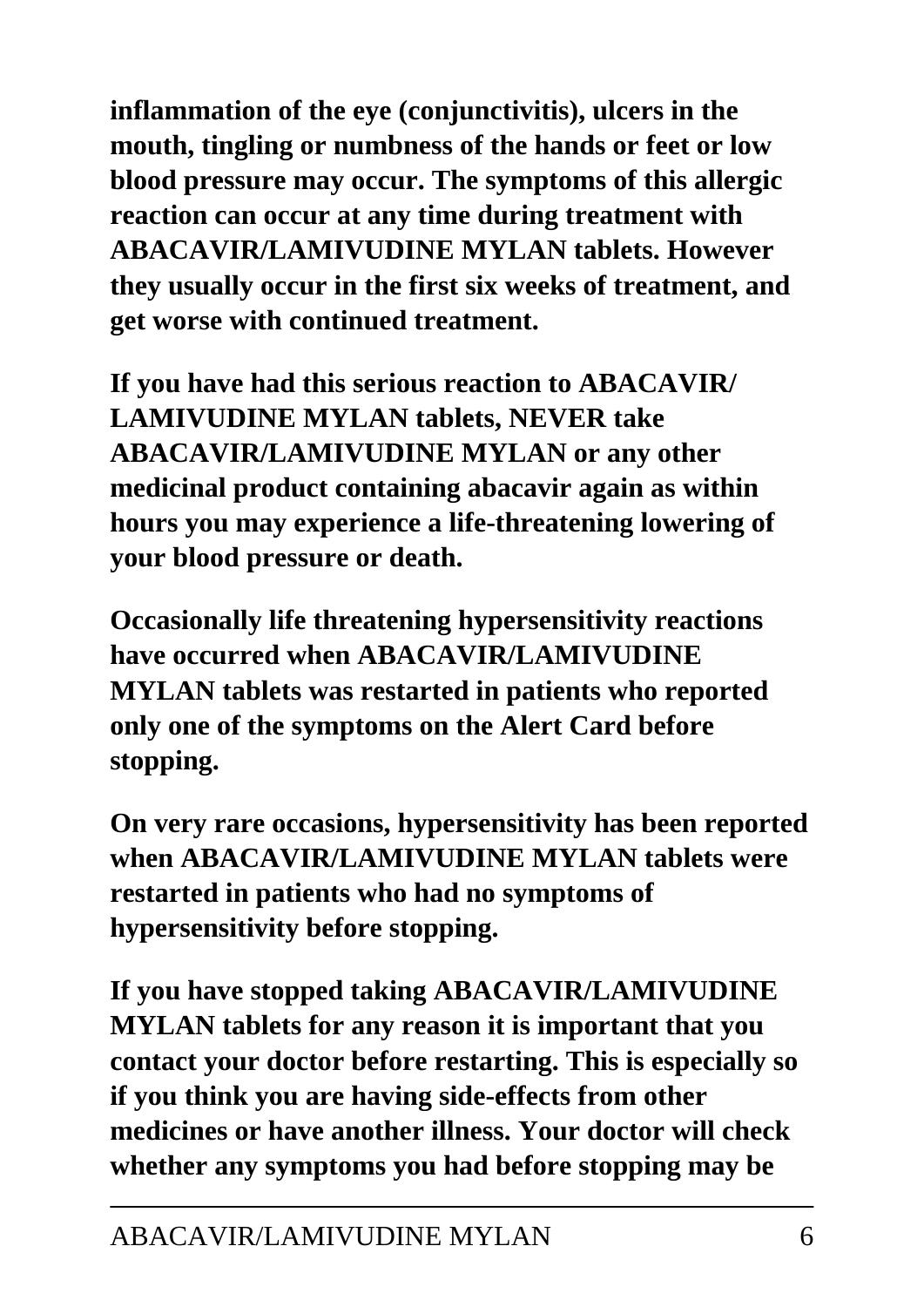**related to this hypersensitivity reaction. If your doctor thinks there is a possibility that they were related, you may be told never to take ABACAVIR/LAMIVUDINE MYLAN tablets again. It is important that you follow this advice.**

**If you are hypersensitive to ABACAVIR/LAMIVUDINE MYLAN tablets you should return all of your unused ABACAVIR/LAMIVUDINE MYLAN tablets to your doctor or pharmacist for proper disposal.**

You must not take ABACAVIR/LAMIVUDINE MYLAN tablets if:

- **you had a previous allergic reaction to ABACAVIR/ LAMIVUDINE MYLAN tablets or other abacavir containing products**
- **you are pregnant, think you may be pregnant or are breastfeeding, unless your doctor tells you to**
- **the expiry date (EXP.) printed on the pack has passed**
- **the packaging is torn or shows signs of tampering.**

**You must tell your doctor if:**

- **you are allergic to foods, dyes, preservatives or any other medicines**
- **you have any other illness**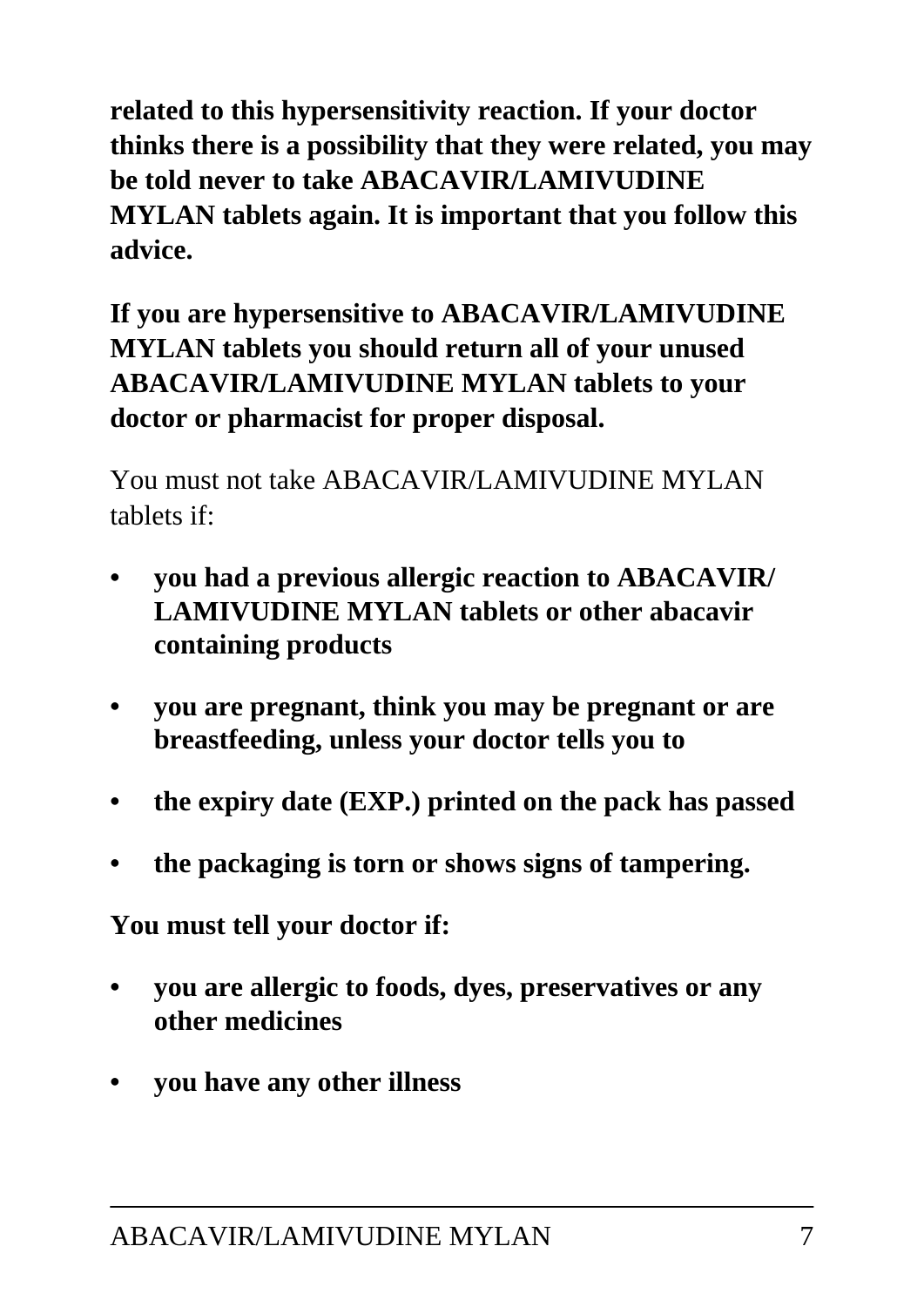**• you are taking any other medicines, including medicines you buy without a prescription from a supermarket or health food shop.**

Abacavir or lamivudine in ABACAVIR/LAMIVUDINE MYLAN tablets may interact with certain other medicines. ABACAVIR/LAMIVUDINE MYLAN tablets should not be taken with emtricitabine.

Some medicines may affect how ABACAVIR/LAMIVUDINE MYLAN works, or make it more likely that you'll have side effects. These medicines include:

- sorbitol-containing medicines (usually liquids) used regularly
- trimethoprim-sulphamethoxazole (also known as cotrimoxazole), (an antibiotic used to treat PCP - Pneumocystis jiroveci pneumonia (often referred to as PCP) or toxoplasmosis).

Tell your doctor or pharmacist if you are taking any of these.

If you are taking methadone, your doctor may need to adjust your methadone dose, as abacavir increases the rate at which methadone leaves your body. This is unlikely to affect most methadone users.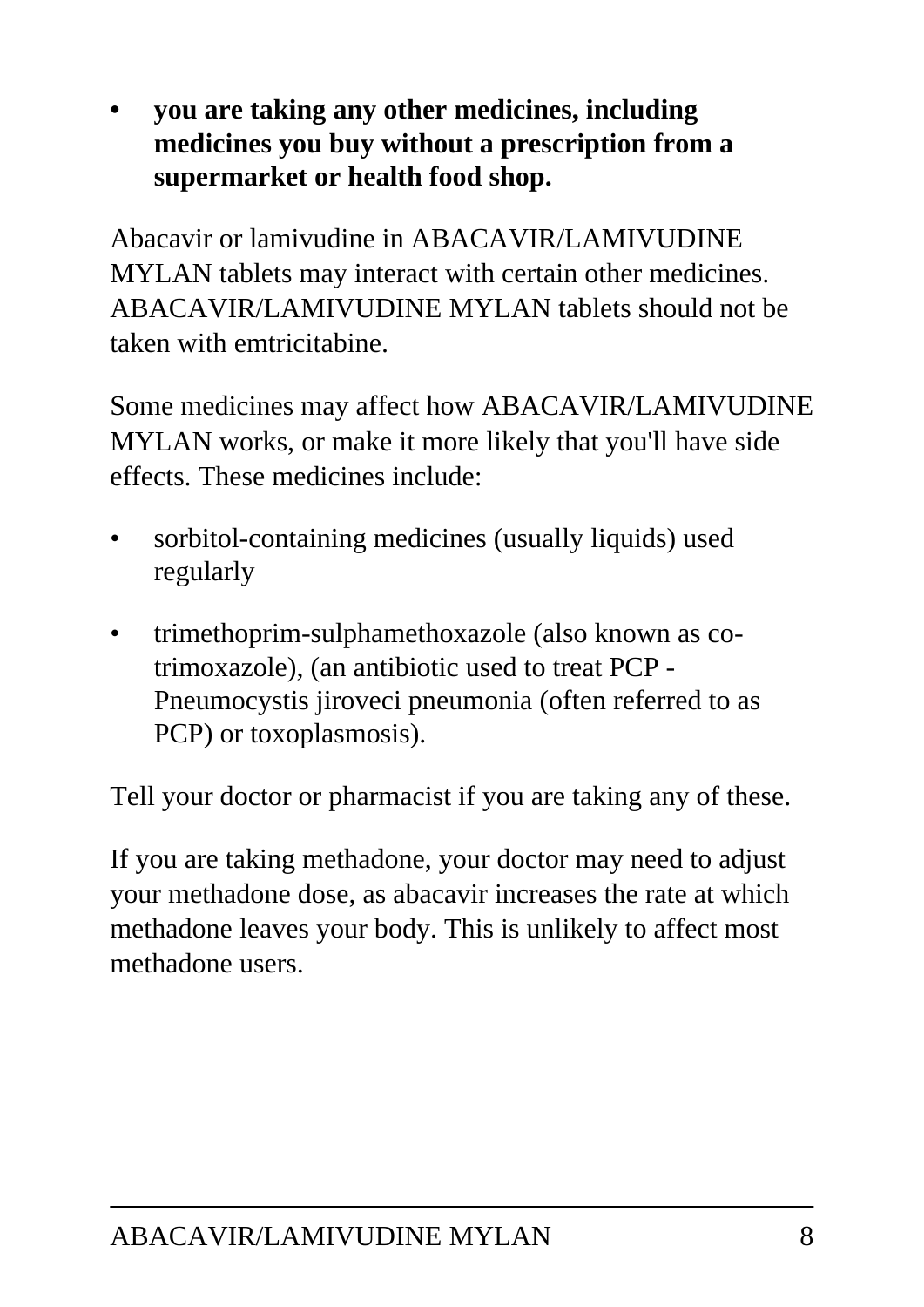# **How do I take ABACAVIR/ LAMIVUDINE MYLAN tablets?**

### **How much to take**

Take ABACAVIR/LAMIVUDINE MYLAN tablets as directed by your doctor or pharmacist. The normal dose for adults and adolescents is one tablet once a day. Your doctor may prescribe a different dosage.

### **How to take them**

ABACAVIR/LAMIVUDINE MYLAN tablets should be swallowed whole with water. ABACAVIR/LAMIVUDINE MYLAN tablets do not have to be taken with food.

### **How long to take them for**

Because your medicine helps to control your condition, but does not cure it, you will need to take the tablets every day. Do not stop taking ABACAVIR/LAMIVUDINE MYLAN tablets or change the dose without first talking to your doctor.

# **What do I do if I take too much? (Overdose)**

**If you think you or anyone else may have taken too many ABACAVIR/LAMIVUDINE MYLAN tablets, immediately telephone your doctor or Poisons Information Centre (In Australia telephone 131126. In New Zealand telephone 0800 POISON). Do this even if there are no signs**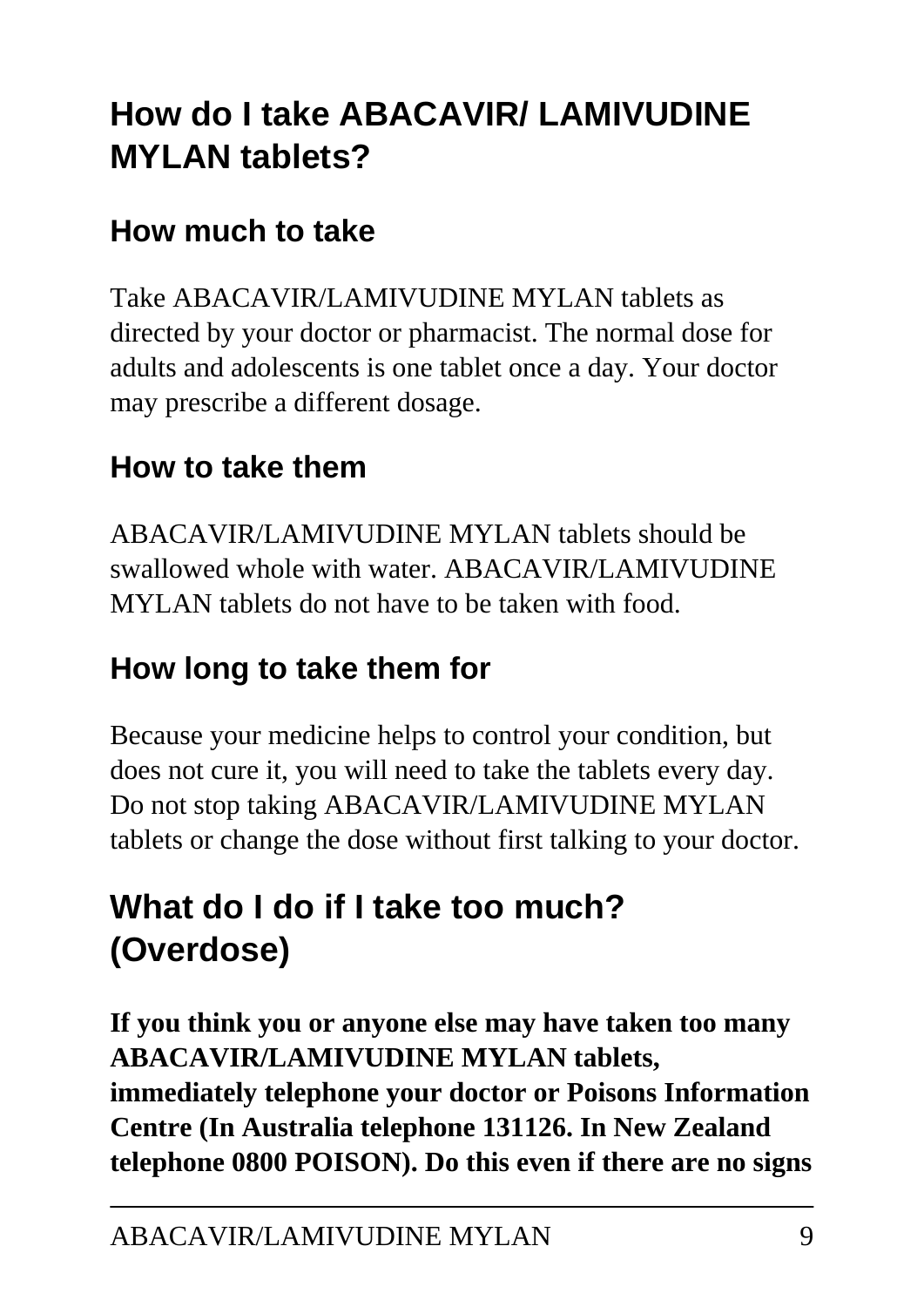**of discomfort or poisoning. You may need urgent medical attention.**

**If you are not sure what to do, contact your doctor or pharmacist.**

# **While you are taking ABACAVIR/ LAMIVUDINE MYLAN tablets**

## **Things you must do**

### **Tell your doctor if, for any reason, you have not taken your medicine exactly as directed.**

Otherwise, your doctor may think that it was not effective and change your treatment unnecessarily.

# **If you forget to take them**

It is important to take this medicine as prescribed to ensure you get maximum benefit. If you forget to take a dose, take it as soon as you remember, and then continue as before.

Do not take more than one tablet to make up for the doses you have missed.

# **If you have stopped taking them**

If you have stopped taking ABACAVIR/LAMIVUDINE MYLAN tablets for any reason, it is important that you contact your doctor before restarting. This is especially so if you think you are having side-effects or have another illness. In some cases your doctor will ask you to restart ABACAVIR/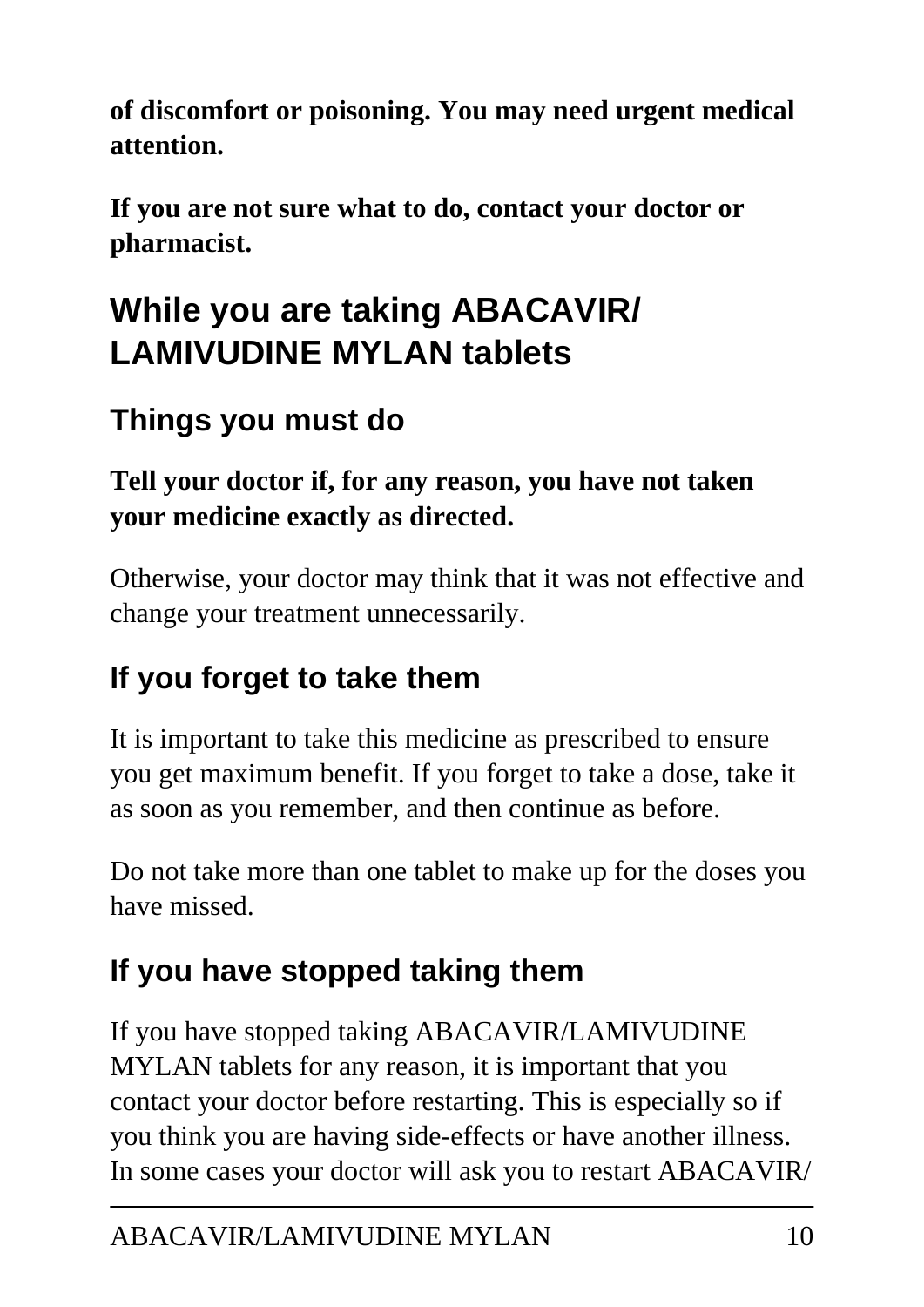LAMIVUDINE MYLAN tablets where medical care can be readily accessed by yourself or others.

## **Things you must not do**

**Do not give this medicine to anyone else, even if their symptoms seem similar to yours.**

**Do not use ABACAVIR/LAMIVUDINE MYLAN tablets to treat any other complaints unless your doctor tells you to.**

If you have hepatitis B infection, you should not stop ABACAVIR/LAMIVUDINE MYLAN tablets without instructions from your doctor, as you may have a recurrence of your hepatitis. This may occur due to you suddenly stopping lamivudine.

### **Things to be careful of**

Be careful driving or operating machinery until you know how ABACAVIR/LAMIVUDINE MYLAN tablets affect you.

No studies on the effects of ABACAVIR/LAMIVUDINE MYLAN tablets on the ability to drive and use machines have been performed. However, you should take into account the state of your health and the possible side effects of ABACAVIR/LAMIVUDINE MYLAN tablets before considering driving or using machines.

# **What are the side-effects?**

**Check with your doctor as soon as possible if you think you are experiencing any side-effects or allergic reactions**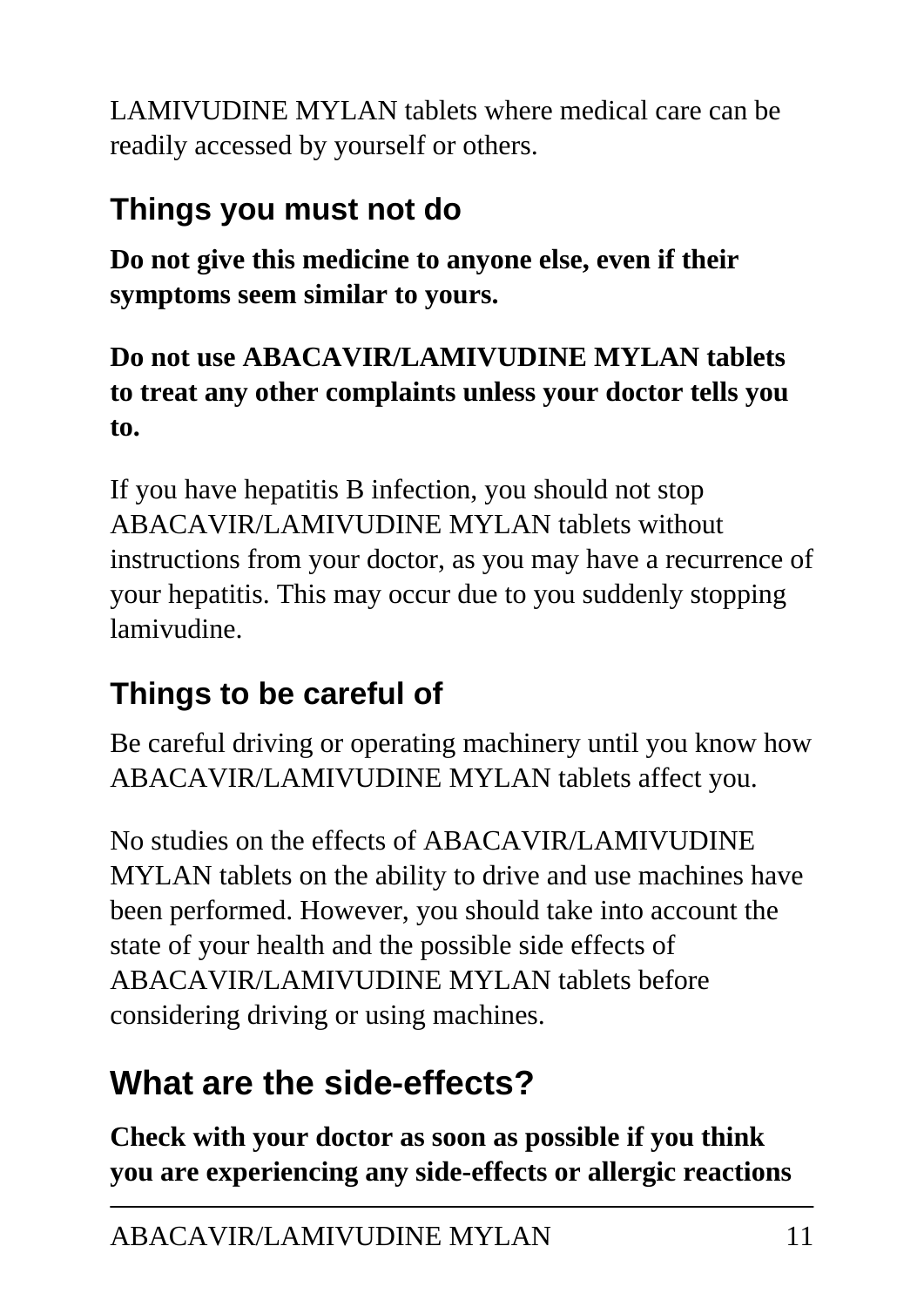### **while taking ABACAVIR/LAMIVUDINE MYLAN tablets, even if the problem is not listed in this leaflet.**

Like all medicines, ABACAVIR/LAMIVUDINE MYLAN tablets can cause some side-effects. If they occur, they are most likely to be minor and temporary. However, some may be serious and may need medical attention.

### **Hypersensitivity Reaction**

ABACAVIR/LAMIVUDINE MYLAN contains abacavir.

Abacavir can cause a serious allergic reaction known as a hypersensitivity reaction, which can be life- threatening if treatment with abacavir containing products is not stopped. This is described in the section "Special warning" under "Before you take ABACAVIR/LAMIVUDINE MYLAN tablets", of this leaflet.

#### **It is important that you read and understand the information about this serious reaction.**

As ABACAVIR/LAMIVUDINE MYLAN tablets contains both abacavir and lamivudine, the side effects reported for each of these have been combined.

The most common side-effects (could affect at least one to ten in every 100 people) are:

- nausea, vomiting
- diarrhoea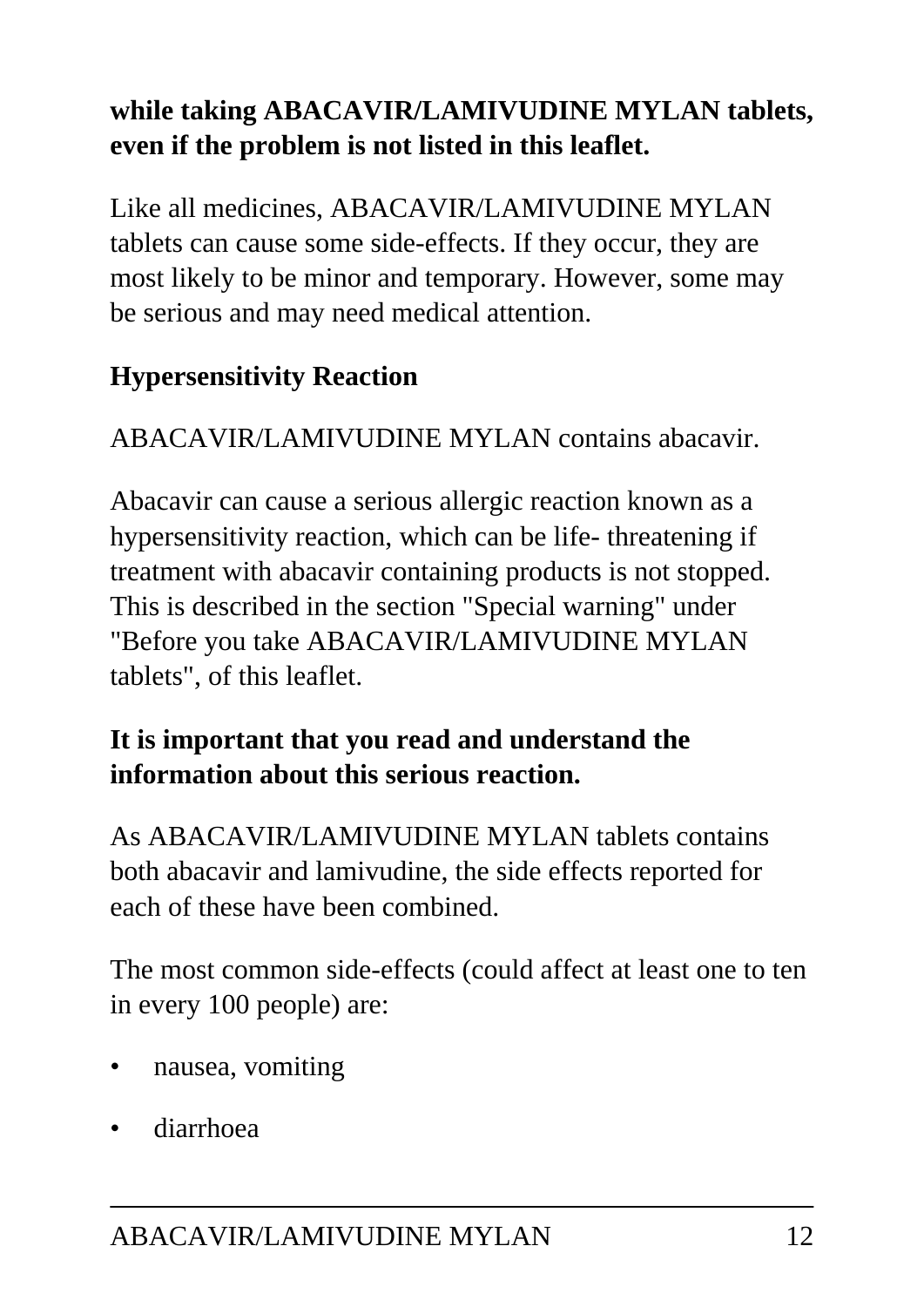- upper abdominal pain
- headache
- high temperature
- lethargy, fatigue, loss of appetite
- hair loss
- joint and muscle pain
- abacavir hypersensitivity
- skin rash (without any other illness).

Uncommon side-effects (could affect less than one in every 100 people) are:

- increases in enzymes produced by the liver
- anaemia (low red blood cell count)
- neutropenia (low white blood cell count)
- reduction in the number of platelets (blood cells important for blood clotting).

If the production of red blood cells is reduced, you may have symptoms of tiredness or breathlessness.

A reduction in your white blood cell count can make you more prone to infection. If you have a low platelet count, you may notice that you bruise more easily.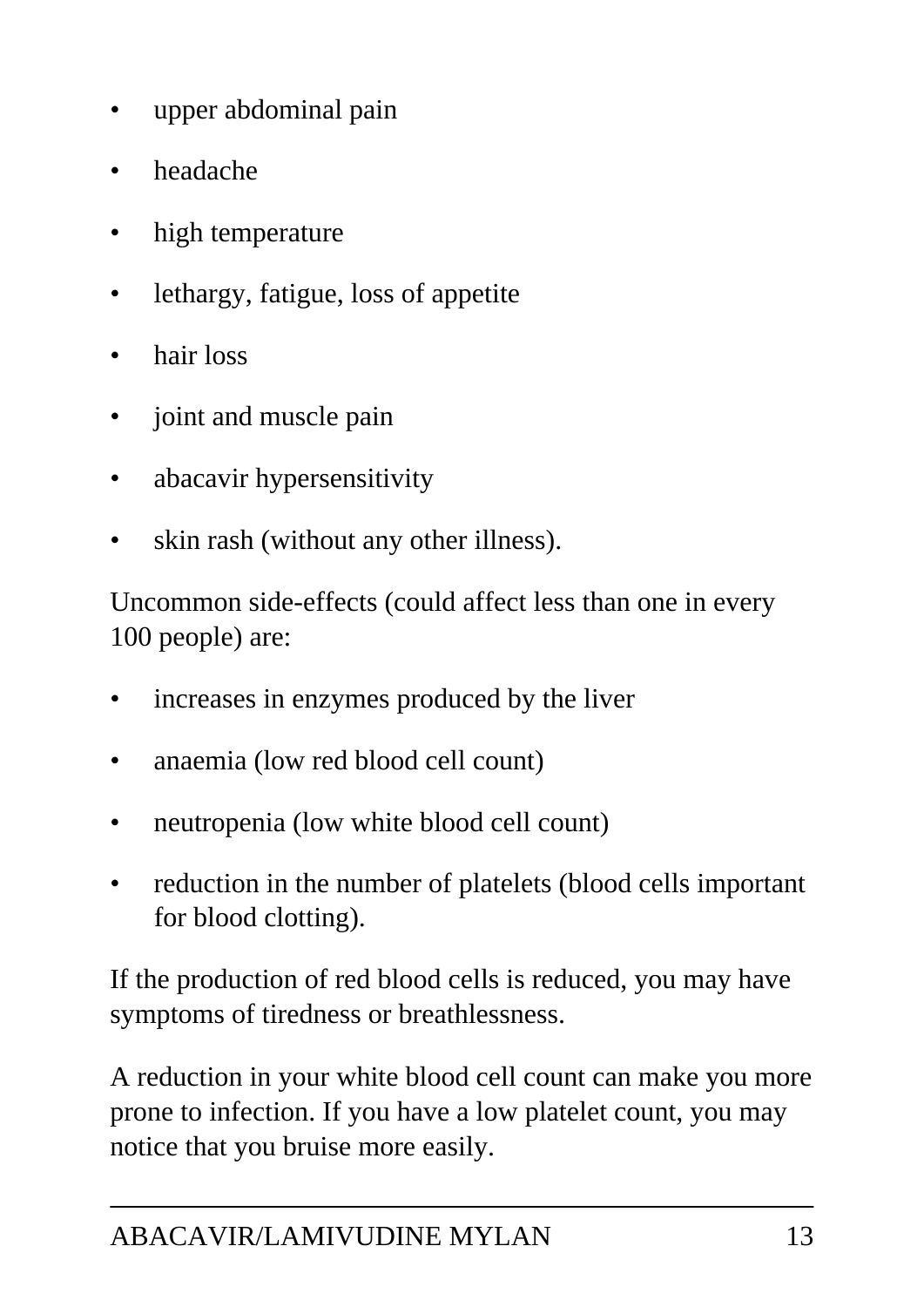Rare side-effects (could affect less than one in every 1,000 people) are:

- breakdown of muscle tissue, increases of an enzyme called amylase
- inflammation of the pancreas (pancreatitis).

Very rare side-effects (could affect less than one in every 10,000 people) are:

- serious skin reactions
- severe anaemia.

Changes in the amounts of fatty substances and glucose in the blood have also been reported. Within the first few weeks of treatment with anti-HIV medicines, some people, particularly those that have been HIV positive for some time, may develop inflammatory reactions (e.g. pain, redness, swelling, high temperature) which may resemble an infection and may be severe. It is thought that these reactions are caused by a recovery in the body's ability to fight infections, previously suppressed by HIV. If you become concerned about any new symptoms, or any changes in your health after starting HIV treatment, please discuss with your doctor immediately.

In babies and infants exposed to Nucleoside Reverse Transcriptase Inhibitors (NRTIs) during pregnancy or labour small temporary increases in blood levels of a substance called lactate have been observed. Additionally there have been very rare reports of diseases that affect the nervous system such as a delayed development and seizures. Overall, in children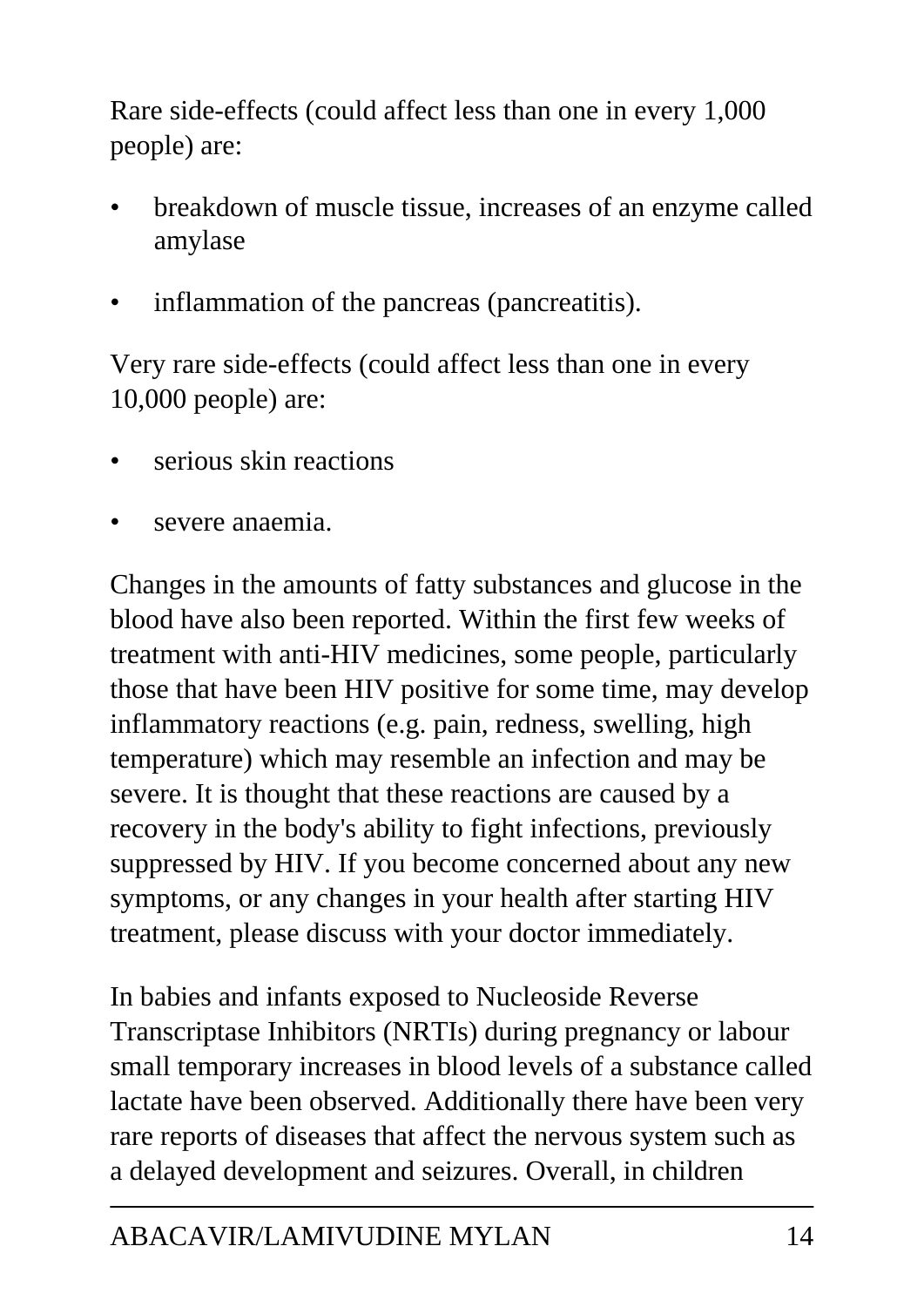whose mothers took NRTIs during pregnancy, the benefit from the reduced chance of being infected with HIV is likely to be greater than the risk of suffering from side effects.

**Call your doctor IMMEDIATELY if you notice any of the following. The doctor will tell you whether you should stop taking ABACAVIR/LAMIVUDINE MYLAN tablets and what you should do:**

**• Lactic Acidosis**

 **Some people taking ABACAVIR/LAMIVUDINE MYLAN, or other medicines like it (NRTIs), develop a condition called lactic acidosis, together with an enlarged liver.**

 **Lactic acidosis is caused by a build-up of lactic acid in the body. It is rare; if it happens, it usually develops after a few months of treatment. It can be lifethreatening, causing failure of internal organs.**

 **Lactic acidosis is more likely to develop in people who have liver disease, especially in women.**

 **Signs of lactic acidosis include:**

- **deep, rapid, difficult breathing**
- **drowsiness**
- **numbness or weakness in the limbs**
- **feeling sick (nausea), being sick (vomiting)**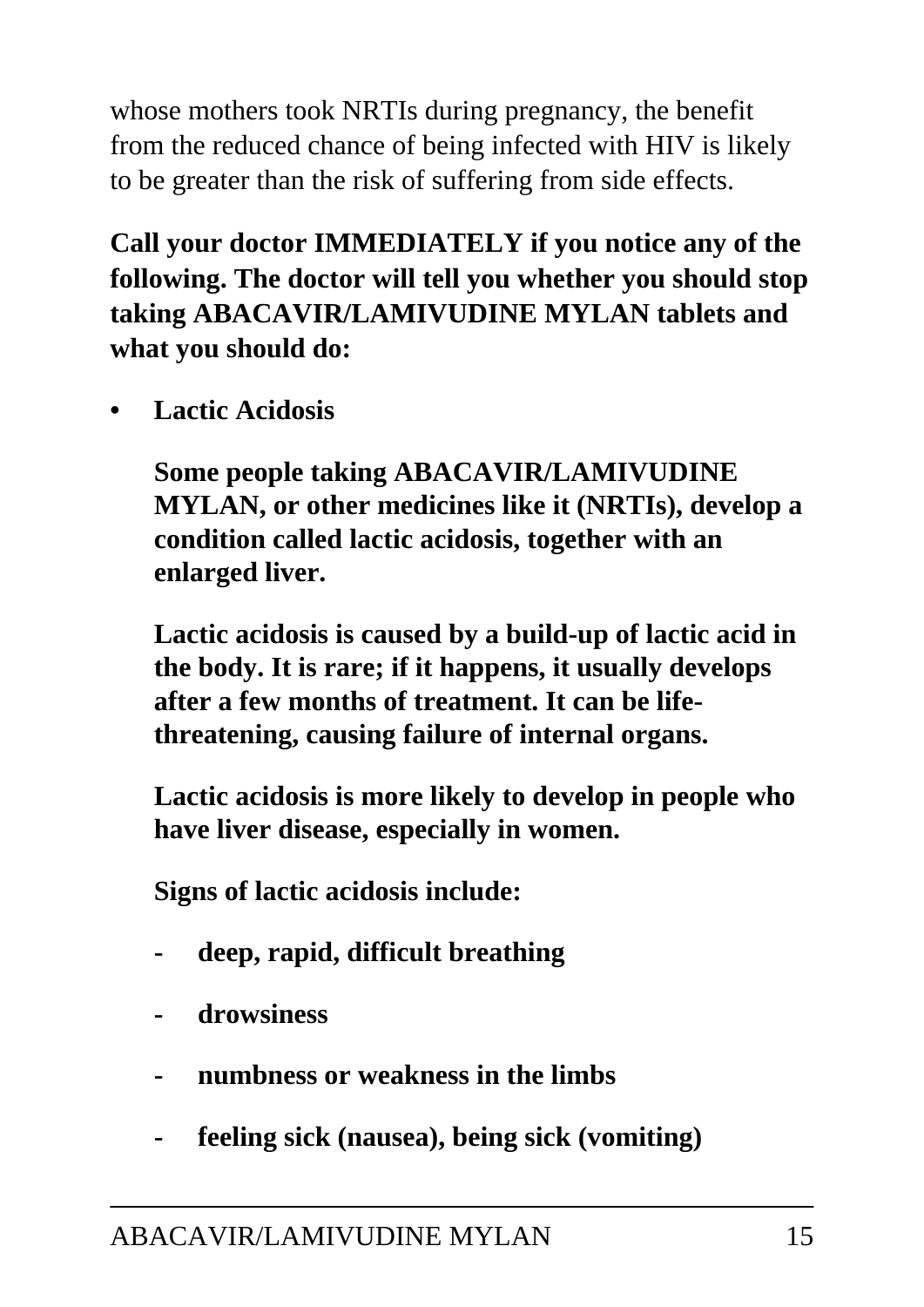- **stomach pain.**
- **Allergic (anaphylactic) reaction**

 **The symptoms of an allergic (anaphylactic) reaction which may occur soon after starting ABACAVIR/ LAMIVUDINE MYLAN include wheezing, swelling of the lips/mouth, difficulty in breathing, hayfever, lumpy rash (hives) or fainting.**

**• Old infections may flare up**

 **People with advanced HIV infection (AIDS) have weak immune systems, and are more likely to develop serious infections (opportunistic infections). When these people start treatment, they may find that old, hidden infections flare up, causing signs and symptoms of inflammation. These symptoms are probably caused by the body's immune system becoming stronger, so that the body starts to fight these infections.**

#### **Fat gain and loss**

Fat gain and loss has been observed with combined antiretroviral therapy. A causal relationship for this has not been established. Should any change in body shape be noticed, seek medical advice.

This is not a complete list of all possible side-effects. Others may occur in some people and there may be some side-effects not yet known.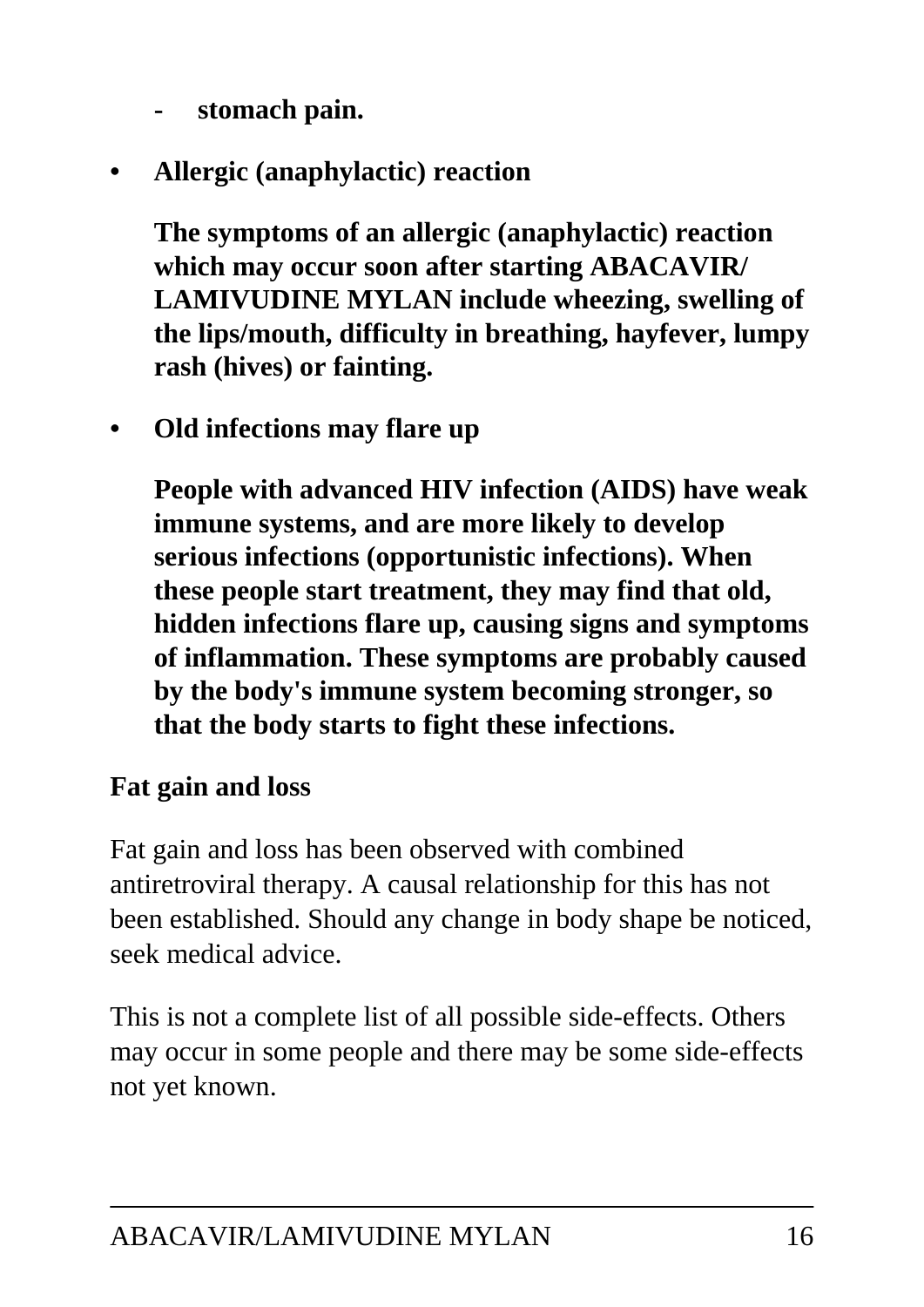Do not be alarmed by this list of possible side-effects. You may not experience any of them.

# **How do I store ABACAVIR/ LAMIVUDINE MYLAN tablets?**

Keep this medicine where children cannot reach it, such as a locked cupboard.

Keep ABACAVIR/LAMIVUDINE MYLAN tablets in a cool, dry place where it stays below 25°C.

Do not store the tablets, or any other medicine, in a bathroom or near a sink.

Do not leave them in the car or on window sills.

Keep your ABACAVIR/LAMIVUDINE MYLAN tablets in their pack until you take them.

If your doctor tells you to stop taking ABACAVIR/ LAMIVUDINE MYLAN tablets, or the tablets have passed their expiry date, return any unused or expired medicine to your pharmacist.

# **Product description**

### **What ABACAVIR/LAMIVUDINE MYLAN tablets look like**

The tablets are white, film-coated, modified capsule shaped, biconvex tablet debossed with AL12 on one side of the tablet and M on the other side.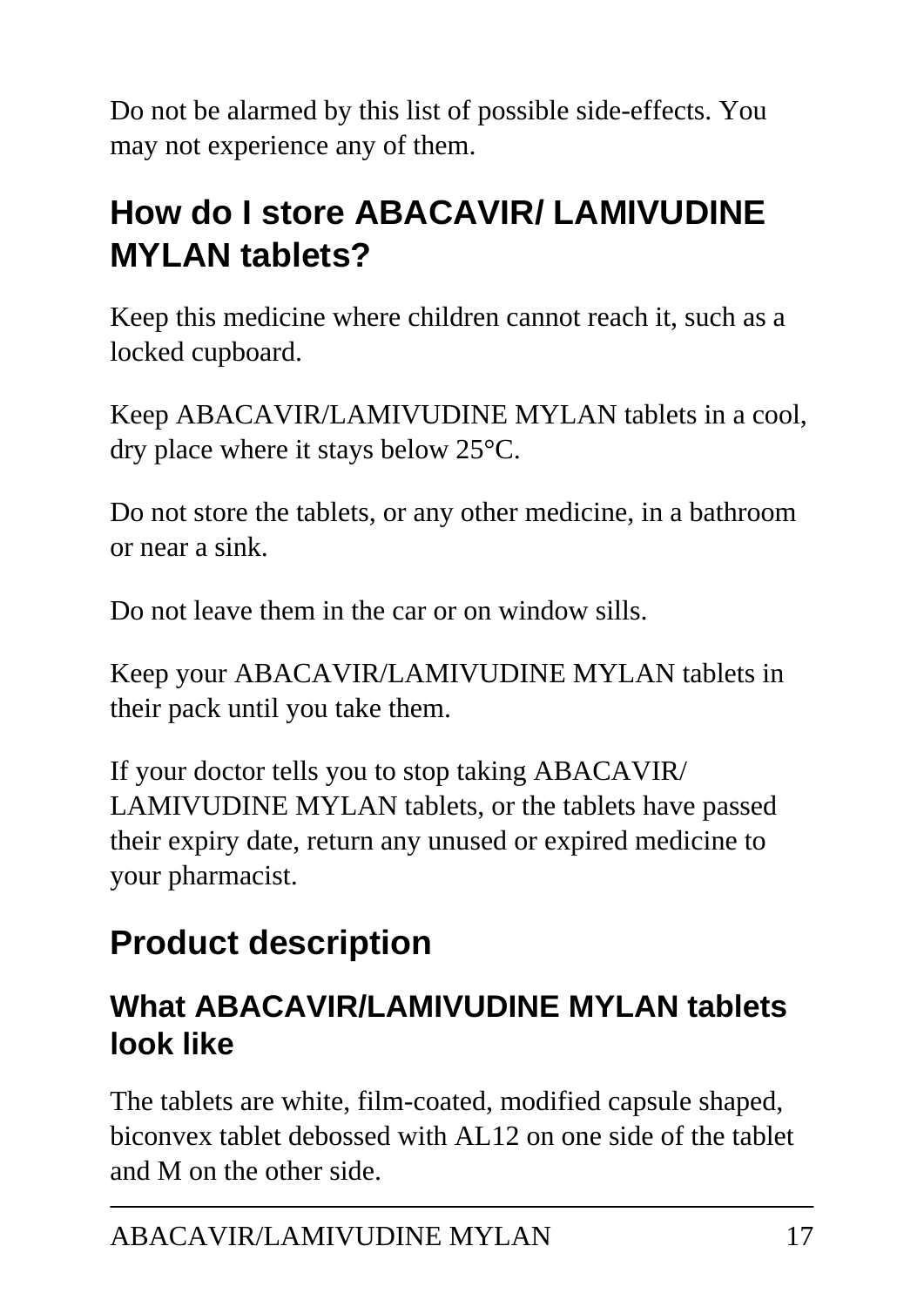ABACAVIR/LAMIVUDINE MYLAN tablets are supplied in blister packs containing 30 tablets.

## **Ingredients**

ABACAVIR/LAMIVUDINE MYLAN tablets contain 600 mg of abacavir as the sulfate salt and 300 mg of lamivudine.

The tablets also contain the following inactive ingredients:

- microcrystalline cellulose
- crospovidone
- magnesium stearate
- silicified microcrystalline cellulose
- colloidal
- anhydrous silica
- talc
- tablet coating OPADRY II complete film coating system 13B58894 White (ARTG No. 13119) containing: hypromellose, titanium dioxide, macrogol 400 and polysorbate 80.

ABACAVIR/LAMIVUDINE MYLAN tablets contain sorbates.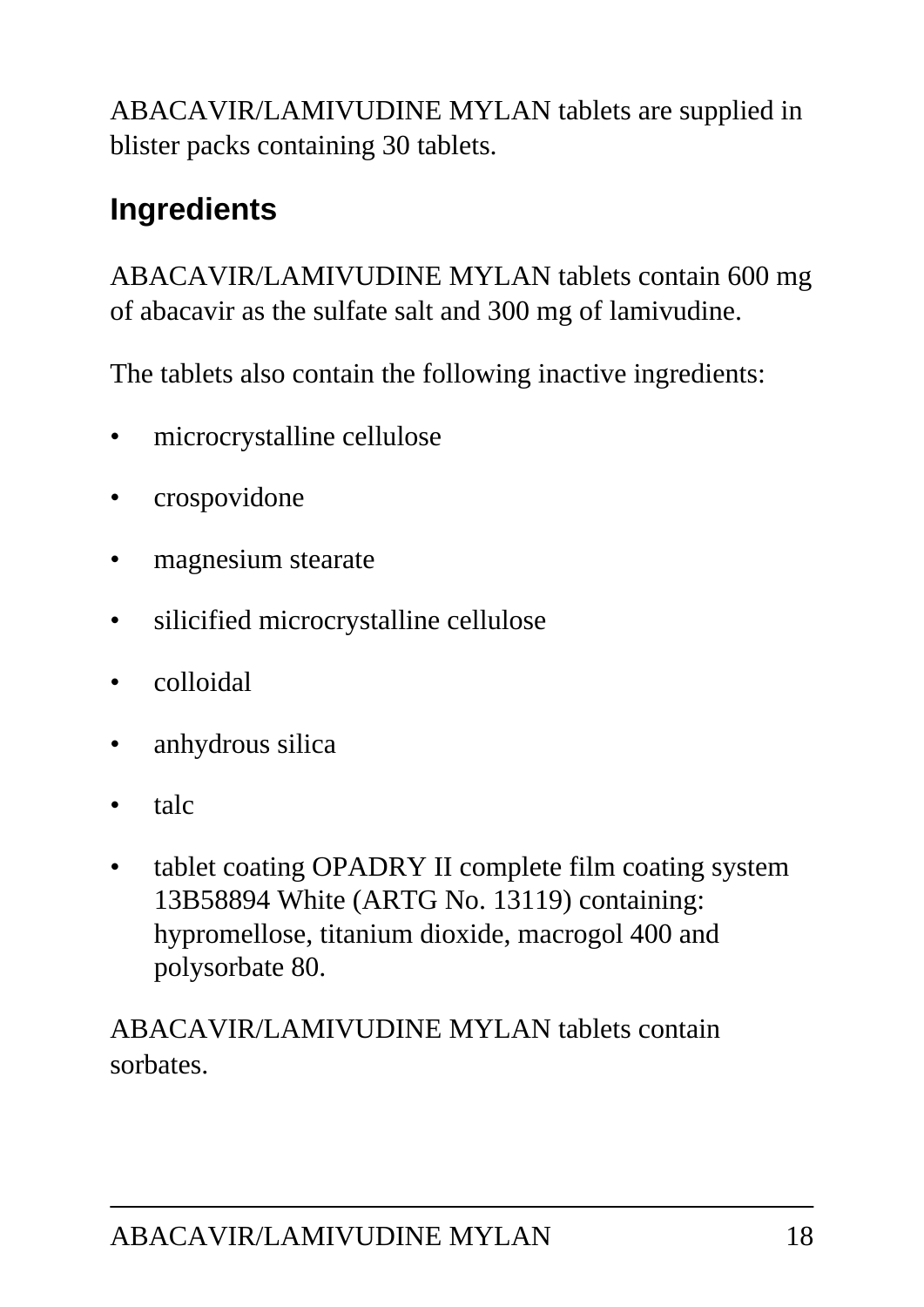### **Supplier**

ABACAVIR/LAMIVUDINE MYLAN tablets are supplied by:

### **Alphapharm Pty Ltd**

Level 1, 30 The Bond

30-34 Hickson Road

Millers Point NSW 2000

www.mylan.com.au

Australian registration numbers:

ABACAVIR/LAMIVUDINE MYLAN 600 mg/300 mg tablet blister pack: AUST R 266516

### **Where to go for further information**

Pharmaceutical companies are not in a position to give people an individual diagnosis or medical advice. Your doctor or pharmacist is the best person to give you the individual advice you need. You may also be able to find out more information about your disease from books, for example in public libraries.

Counselling is also available from your local AIDS council.